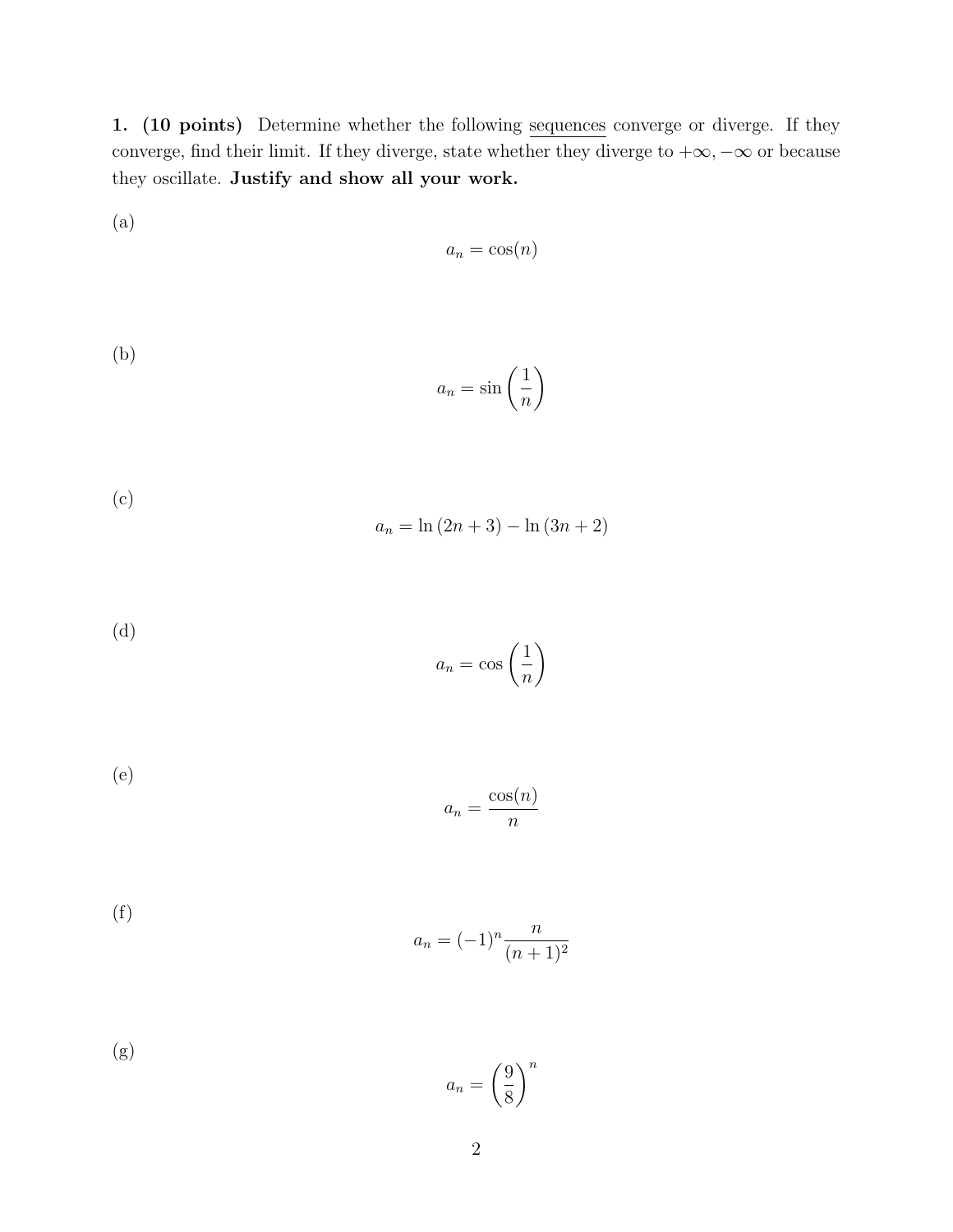(h) 
$$
a_n = \frac{(-1)^n}{6^n}
$$

(i) 
$$
a_n = \ln\left(\frac{1}{n}\right)
$$

(j) 
$$
a_n = \frac{\ln(n)}{n}
$$

(k) 
$$
a_n = \frac{2^n}{n^2}
$$

$$
(l) \t\t\t a_n = \frac{n^2}{e^n - 1}
$$

(m) 
$$
a_n = \frac{\sin(n)}{e^n}
$$

(n) 
$$
a_n = \frac{\sin(n)}{n!}
$$

(o) 
$$
a_n = \ln(3n^2 + 1) - \ln(n + 1)
$$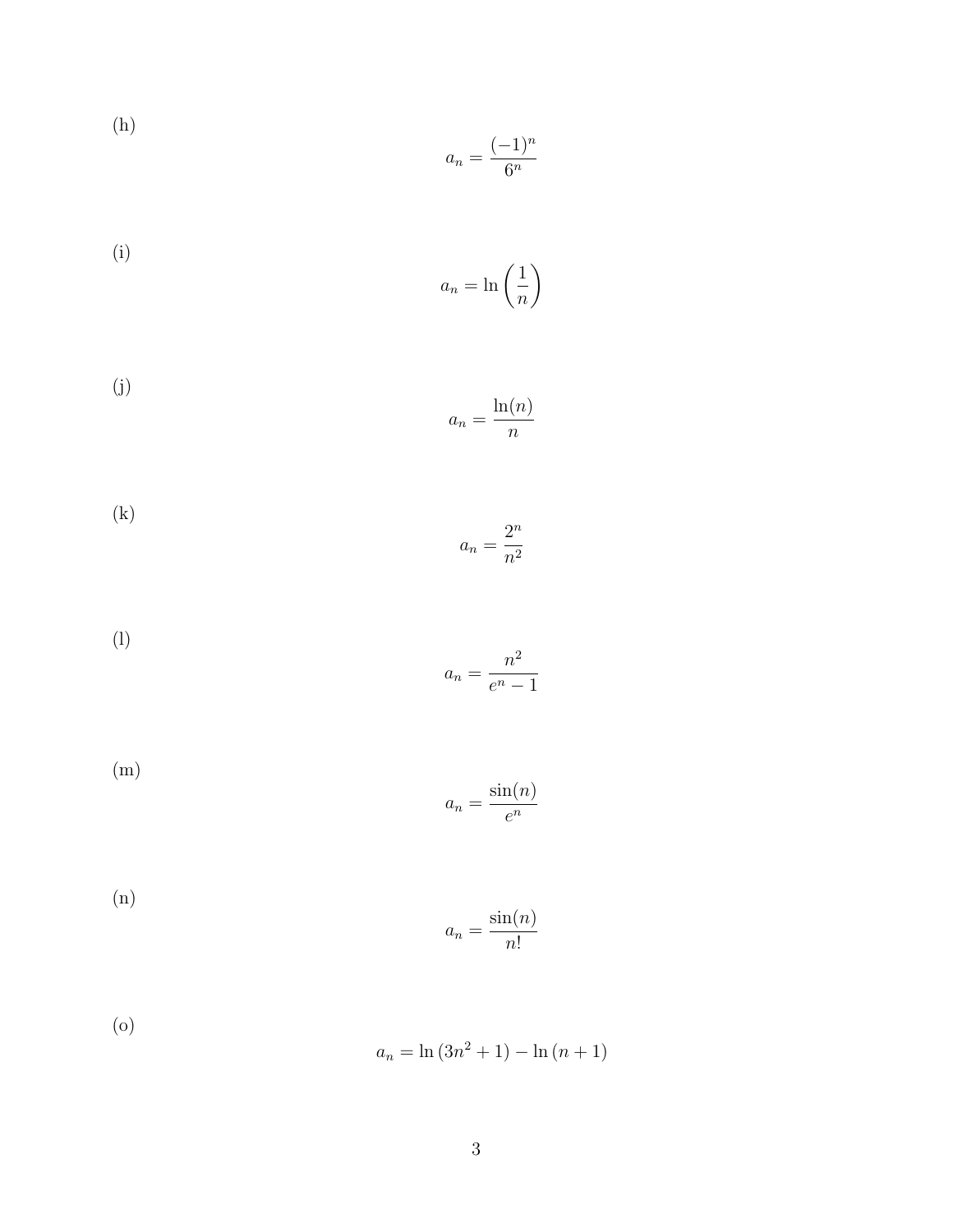2. (10 points) Determine whether the following series converge or diverge. If a series converges, find its sum. Justify and show all your work. Name any test you are using.

$$
\sum_{n=0}^{\infty} \left(\frac{9}{8}\right)^n
$$

(a)

(b) 
$$
\sum_{n=0}^{\infty} \frac{(-3)^n + 3^n}{10^n}
$$

(c) 
$$
\sum_{n=0}^{\infty} \frac{(-1)^n}{6^n}
$$

(d) 
$$
\sum_{n=1}^{\infty} \left( \sin \left( \frac{1}{n} \right) - \sin \left( \frac{1}{n+1} \right) \right)
$$

(e) 
$$
\sum_{n=1}^{\infty} \frac{1}{n(n+3)}
$$

(f) 
$$
\sum_{n=2}^{\infty} \frac{3^n}{4^{2n+1}}
$$

(g) 
$$
\sum_{n=1}^{\infty} \frac{n}{\ln(n)}
$$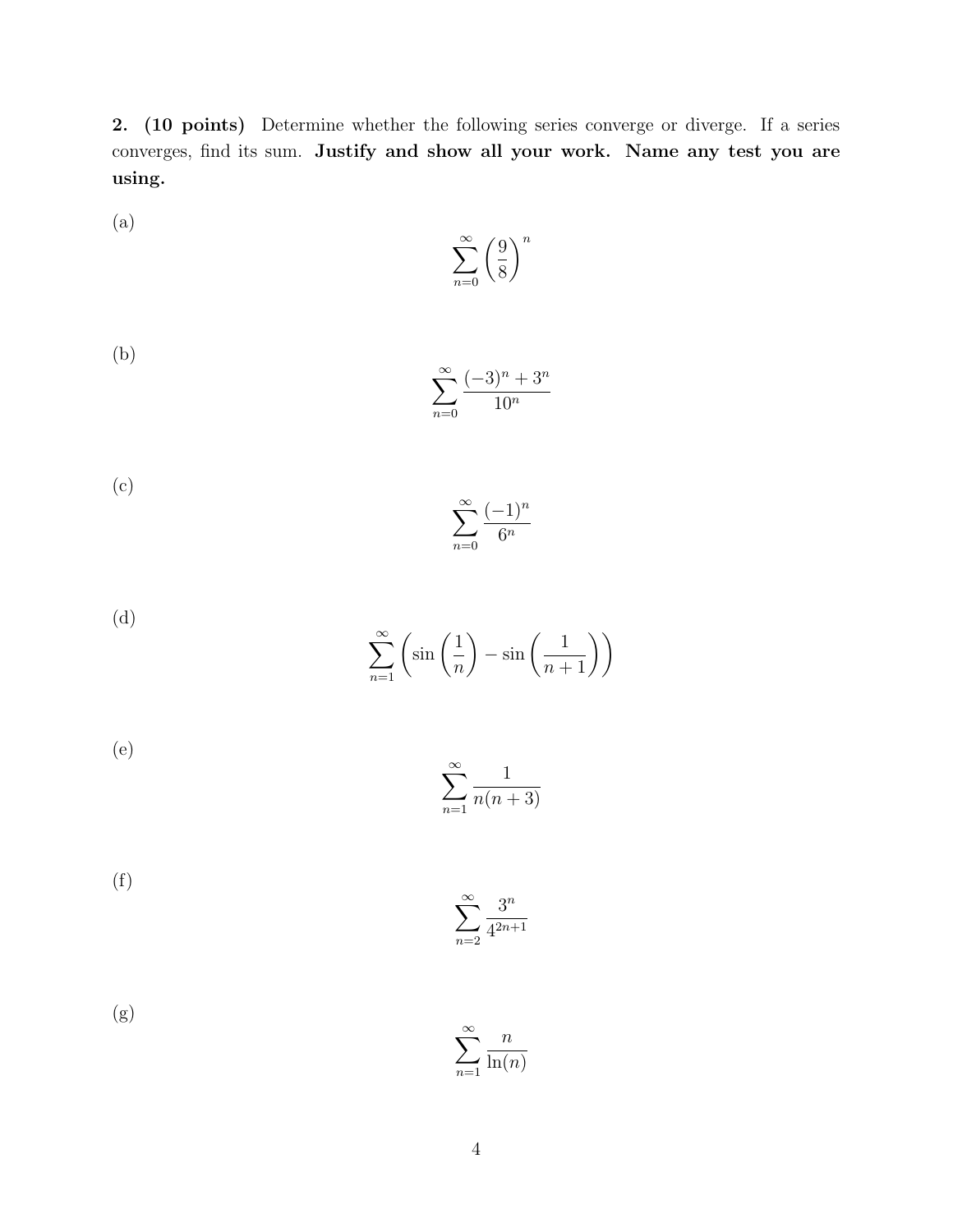3. (10 points) Determine whether the following series converge or diverge. Justify and show all your work. Name any test you are using.

 $\sum_{n=1}^{\infty} n!$ 

*n*=2

$$
\sum_{n=1}^{\infty} \frac{n}{n^3 + 5n}
$$

(a)

(b) 
$$
\sum_{n=1}^{\infty} \frac{\arctan(n)}{n^{1.2} - 6}
$$

(c) 
$$
\sum_{n=1}^{\infty} \frac{6^n + n}{5^n - 9}
$$

(d) 
$$
\sum^{\infty} \frac{n^n}{n}
$$

(e) 
$$
\sum^{\infty} \frac{(-1)^n}{n}
$$

$$
\sum_{n=1}^{n} \overline{n+8}
$$

(f) 
$$
\sum_{n=2}^{\infty} \frac{1}{n(\ln n)}
$$

(g) 
$$
\sum_{n=1}^{\infty} \frac{\ln(n)}{n^2}
$$

(h) 
$$
\sum_{n=1}^{\infty} \frac{n}{2n+5}
$$

(i) 
$$
\sum^{\infty} \frac{(-1)^n}{n}
$$

$$
\sum_{n=2} \overline{\ln n}
$$

*n*=1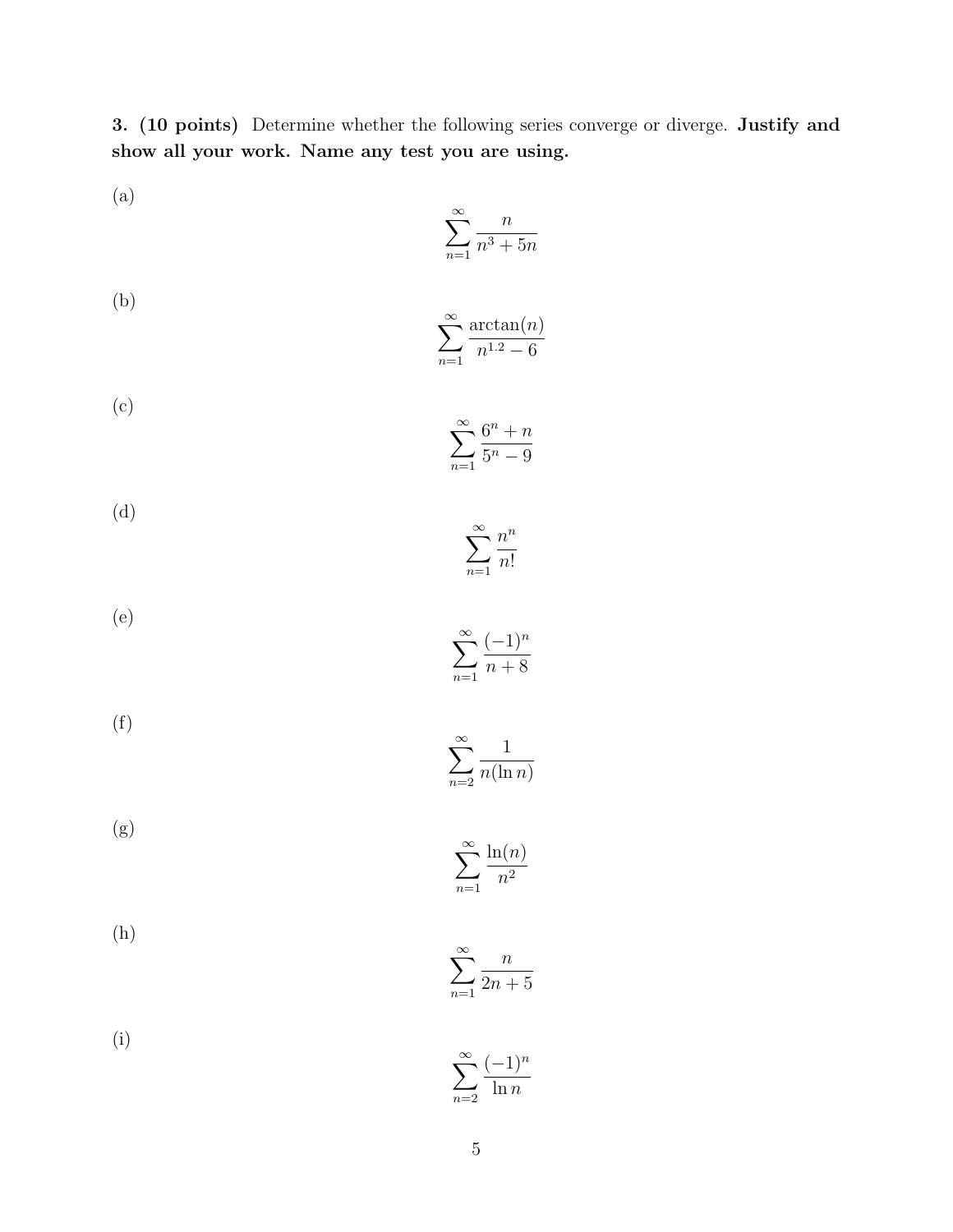(j)  
\n
$$
\sum_{n=1}^{\infty} \left(\frac{1}{n+1}\right)^2
$$
\n(k)  
\n
$$
\sum_{n=1}^{\infty} \ln\left(\frac{1}{n}\right)
$$

$$
\sum_{n=1}^{\infty} \frac{4}{n^{1.1}}
$$

(m)
$$
\sum_{n=2}^{\infty} \frac{(-1)^n n}{\ln n}
$$

(n) 
$$
\sum_{n=1}^{\infty} \frac{1}{e^n}
$$

$$
\sum_{n=1}^{\infty} \frac{1}{n(n+1)}
$$

(p) 
$$
\sum_{n=1}^{\infty} \frac{1}{n+1}
$$

(q) 
$$
\sum_{n=1}^{\infty} e^{-n} - e^{-(n+1)}
$$

$$
\sum_{n=1}^{\infty} \frac{n}{n^3 + 5n}
$$

$$
\left( s\right)
$$

$$
\sum_{n=1}^{\infty} \frac{1}{n!}
$$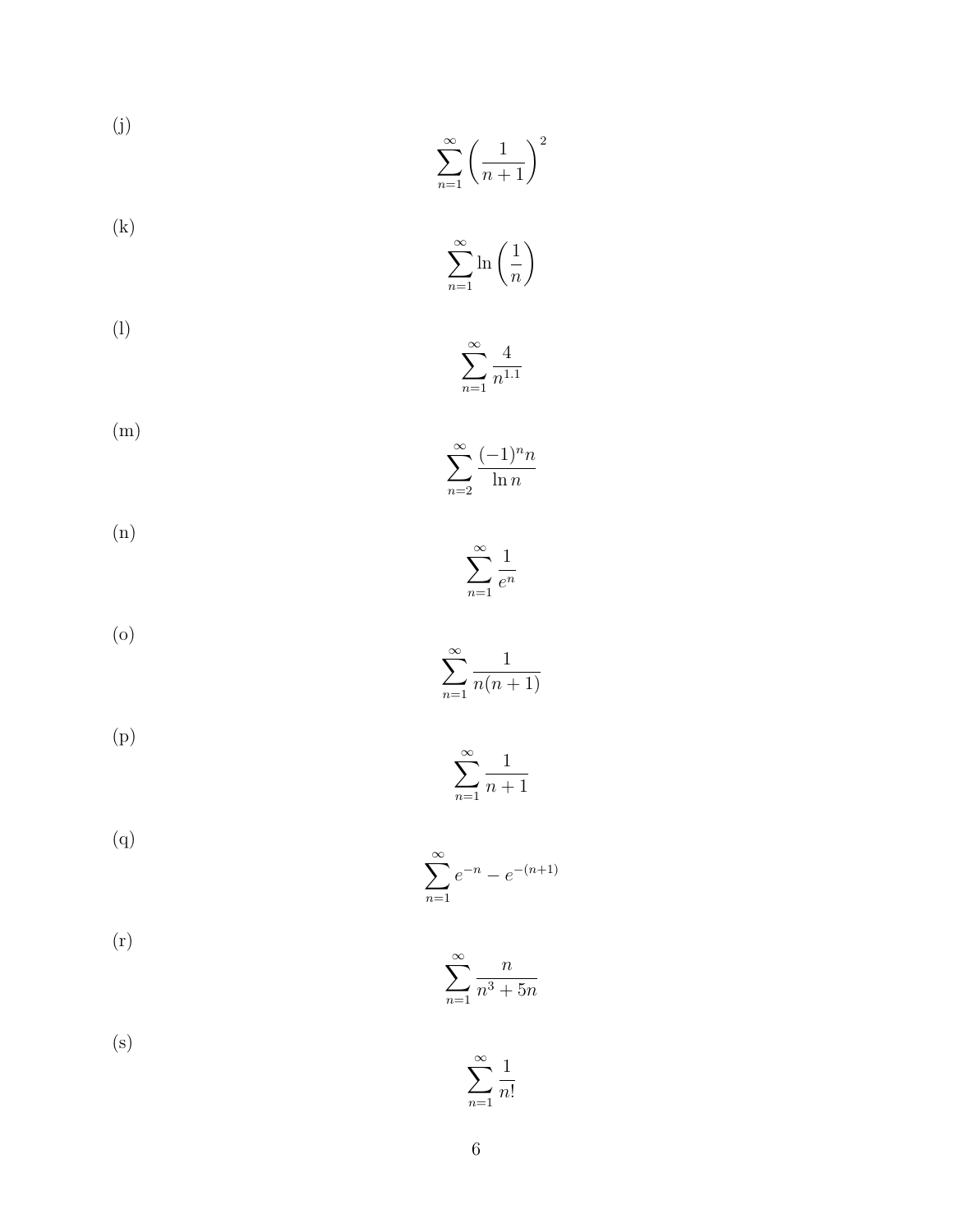4. (10 points) Use the integral test to determine whether the following series converges or diverges. To get full credit you must use the integral test.

(a)

(b)

$$
\sum_{n=1}^{\infty} \frac{1}{n}
$$

(c)

 $\sum_{\infty}$ *n*=2 1 *n*(ln *n*)<sup>2</sup>

(d)

 $\sum_{\infty}$ *n*=1 2*n*  $n^2 + 5$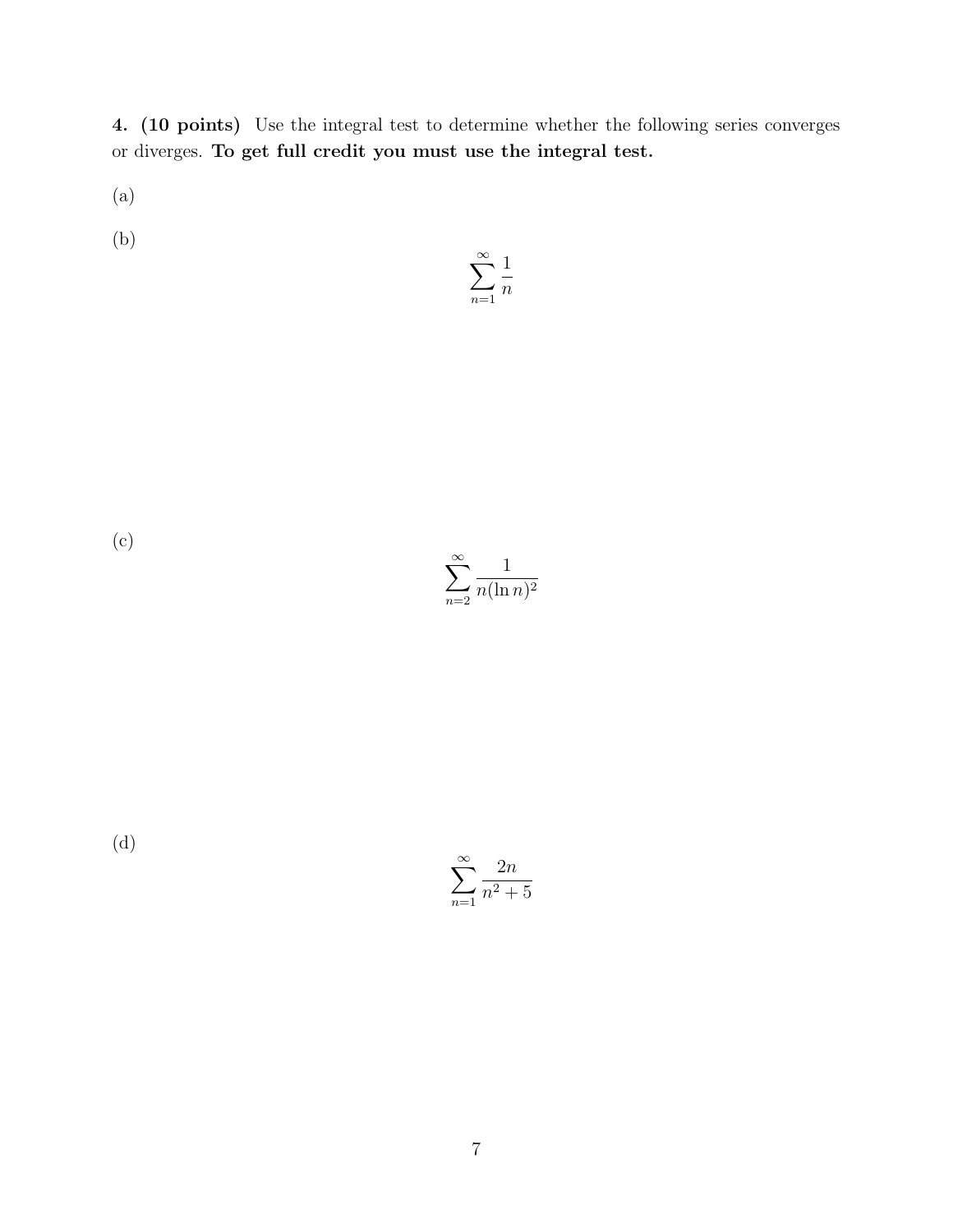- 5. (10 points) Consider the alternating series  $\sum_{n=1}^{\infty}$ *n*=1  $(-1)^n$  $rac{1}{n^6}$ .
- (a) Use the Alternating Series Test to show the series converges.

(b) How many terms does it require to approximate the sum with error  $\leq .001$ ?

(c) Approximate the sum of the series to within in *.*001. (Write it as a single fraction.)

(d) Give upper and lower bounds on the sum of the series.